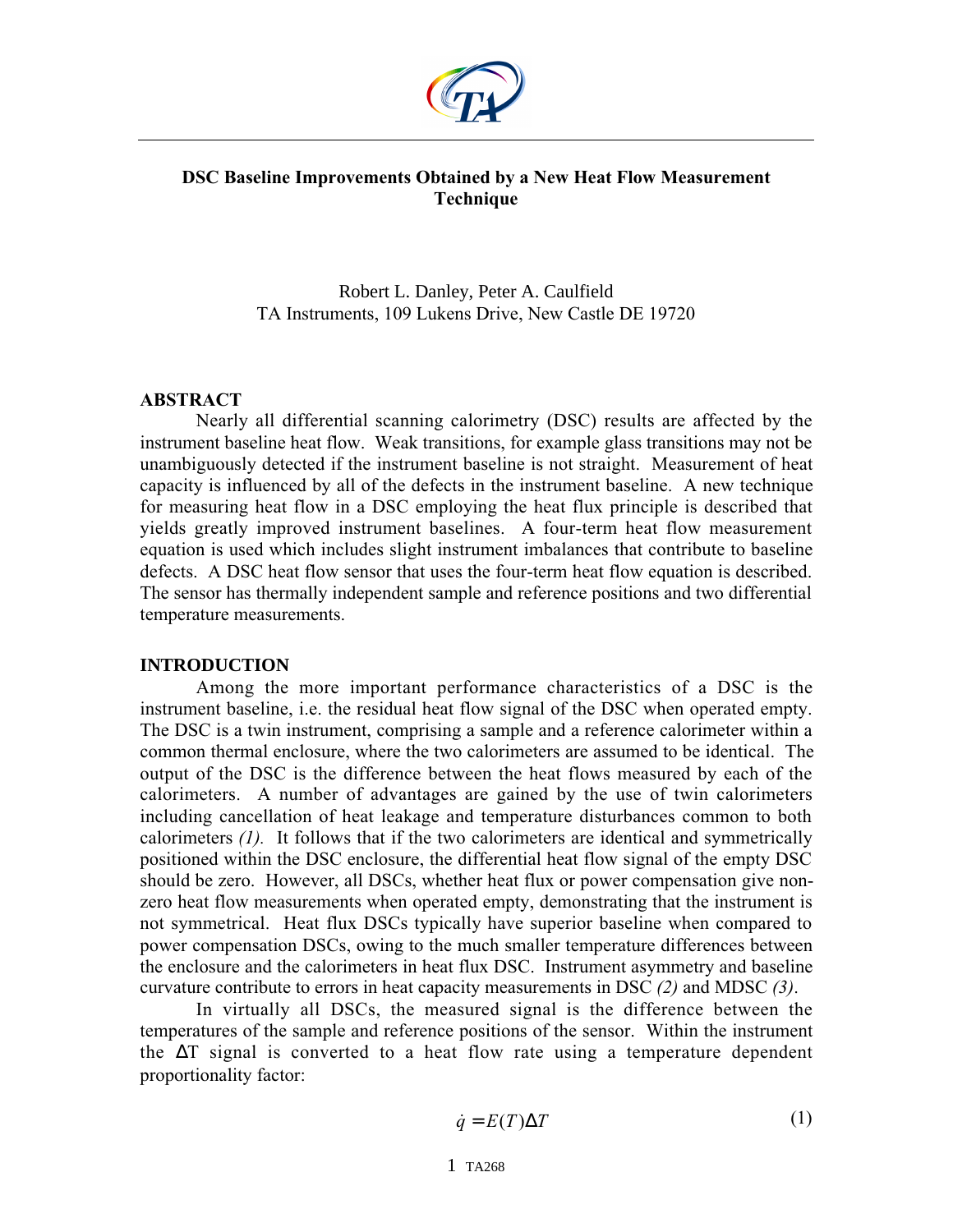the proportionality factor *E(T)* depends upon the geometry and materials of construction of the differential temperature sensor. In commercial instruments, the heat flow proportionality factor is generally determined by the manufacturer and is assumed to be common to all instruments of a given type.

To determine the relationship between the measured temperature(s) and heat flow, a mathematical model of the measurement apparatus is used. Analysis of the heat flow measurement is based on the lumped heat capacity method where a thermal system is represented by thermal resistances and heat capacities *(4).* This type of analysis has frequently been used to model DSC *(5-7)*. Figure 1 shows an equivalent circuit that may be used to represent the heat flow measurement in a DSC. Each calorimeter comprises a thermal resistance and a heat capacity; subscripts s and r indicate the sample or reference calorimeter.  $T_s$  and  $T_r$  are the measured temperatures of the sample and reference calorimeters and  $T_0$  is the temperature of the DSC enclosure. The measured heat flows are  $q_s$ , the heat flow to the sample and it's pan and  $q_r$ , the heat flow to the reference and it's pan. This model does not include the sample, reference or their pans.



**Figure 1** – DSC Heat Flow Measurement Model

Performing a heat balance gives the sample and reference heat flows in terms of temperatures  $T_s$ ,  $T_r$ ,  $T_0$  and sensor thermal parameters  $R_s$ ,  $C_s$ ,  $R_r$ ,  $C_r$ :

$$
\dot{q}_s = \frac{T_0 - T_s}{R_s} - C_s \frac{dT_s}{dt} \qquad (2) \qquad \dot{q}_r = \frac{T_0 - T_r}{R_r} - C_r \frac{dT_r}{dt} \qquad (3)
$$

The difference is taken between the sample and reference heat flows and the two differential temperatures are substituted:

$$
\Delta T = T_s - T_r \qquad \Delta T_0 = T_0 - T_s
$$

After rearrangement, the result is a four-term heat flow equation giving the difference between the sample and reference heat flows: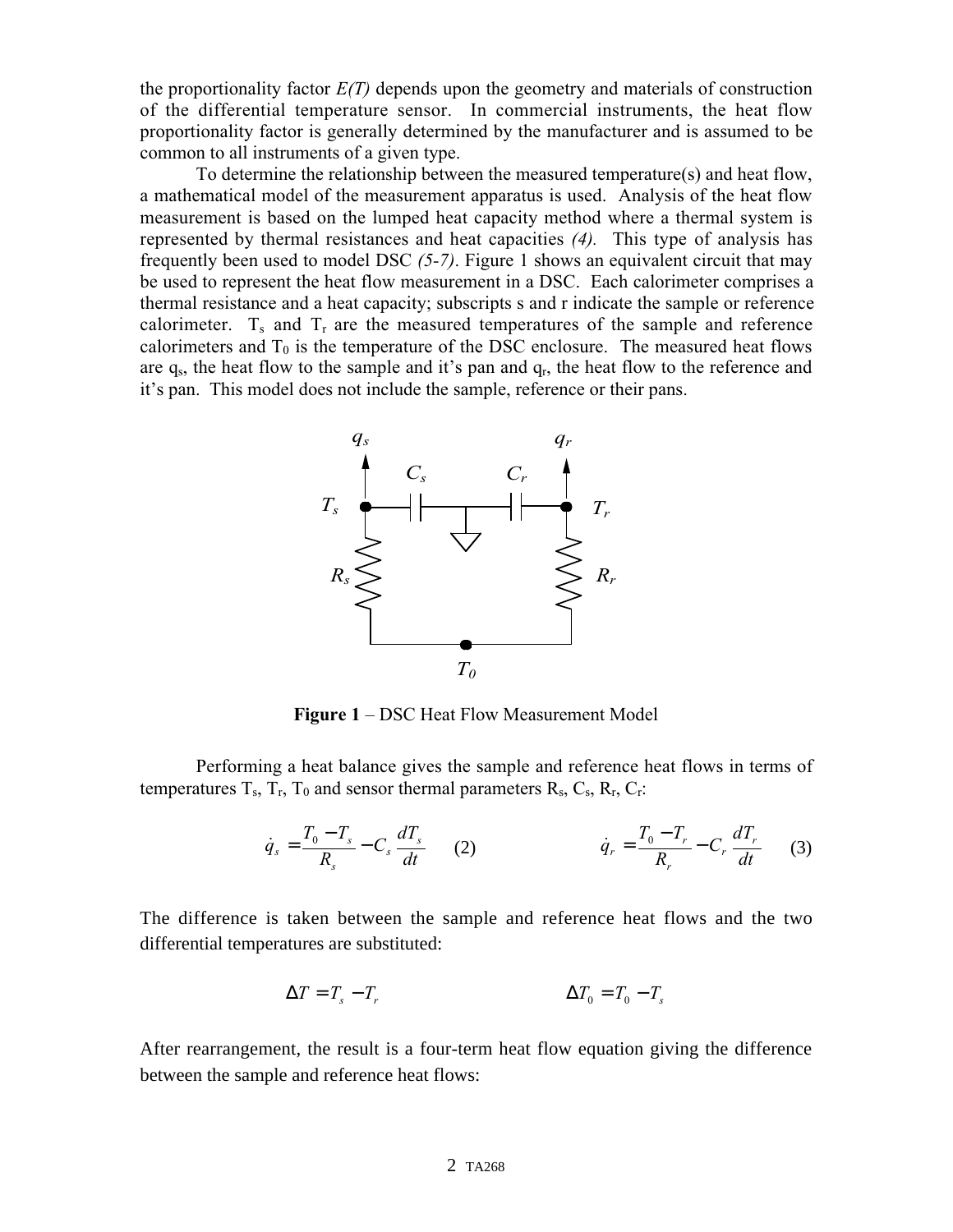$$
\dot{q} = -\frac{\Delta T}{R_r} + \Delta T_0 \frac{-1}{R_s} - \frac{1}{R_r} \sqrt{1 + (C_r - C_s)} \frac{dT_s}{dt} - C_r \frac{d\Delta T}{dt}
$$

The first term is identical to equation (1), the conventional DSC heat flow. The second and third terms reflect imbalances between thermal resistances and heat capacities of the sample and reference calorimeters. The fourth term is a heat flow associated with differences in heating rate between the sample and reference calorimeters, it is generally zero except when a transition is occurring in the sample, or during MDSC experiments *(8)*. A principle difference between this heat flow equation and those previously used in DSC is that the calorimeters have not been assumed to be identical. To use this equation, the sensor heat capacities and thermal resistances must be known, the DSC must include the two differential temperature measurements and the sample and reference calorimeters must be independent. A new heat flux DSC and sensor have been designed to meet these measurement requirements *(9)* and a calibration procedure allows the sensor thermal parameters to be determined.

Calibration involves the determination of the values for  $R_s$ ,  $R_r$ ,  $C_s$  and  $C_r$ . The calibration procedure includes two identical constant heating rate experiments; the first is performed with the DSC empty and the second with sapphire disks without pans on the sample and reference positions. For the empty DSC experiment, the sample and reference heat flow are set equal to zero, the heat balance equations (2) and (3) are solved, thus giving the calorimeter time constants:

$$
\tau_s = C_s R_s = \frac{\Delta T_0}{\frac{dT_s}{dt}} \qquad \tau_r = C_r R_r = \frac{\Delta T_0 - \Delta T}{\frac{dT_s}{dt} - \frac{d\Delta T}{dt}}
$$

The time constants are a function of temperature. For the sapphire disk experiment, the sample and reference heat flows from equations (2) and (3) are set equal to the heat flow to the sapphire disks, which equals the product of sapphire mass, heat capacity and heating rate. The sample and reference sapphire disk heating rates are assumed to be equal to the heating rates of the sample and reference calorimeters. This is a reasonable assumption, as sapphire has no first order transitions in this temperature region. These equations are solved to give the calorimeter heat capacities:

$$
C_s = \frac{m_s c_{\text{sapph}}}{\Delta T_0 - 1}
$$
\n
$$
C_r = \frac{m_r c_{\text{sapph}}}{\Delta T_0 + \Delta T} - 1
$$
\n
$$
\frac{dT_s}{dt} \tau_s
$$
\n
$$
C_r = \frac{m_r c_{\text{sapph}}}{\Delta T_0 + \Delta T} - 1
$$

Where, the calorimeter time constants were determined by the first experiment. Thermal resistances are found using the time constants and heat capacities: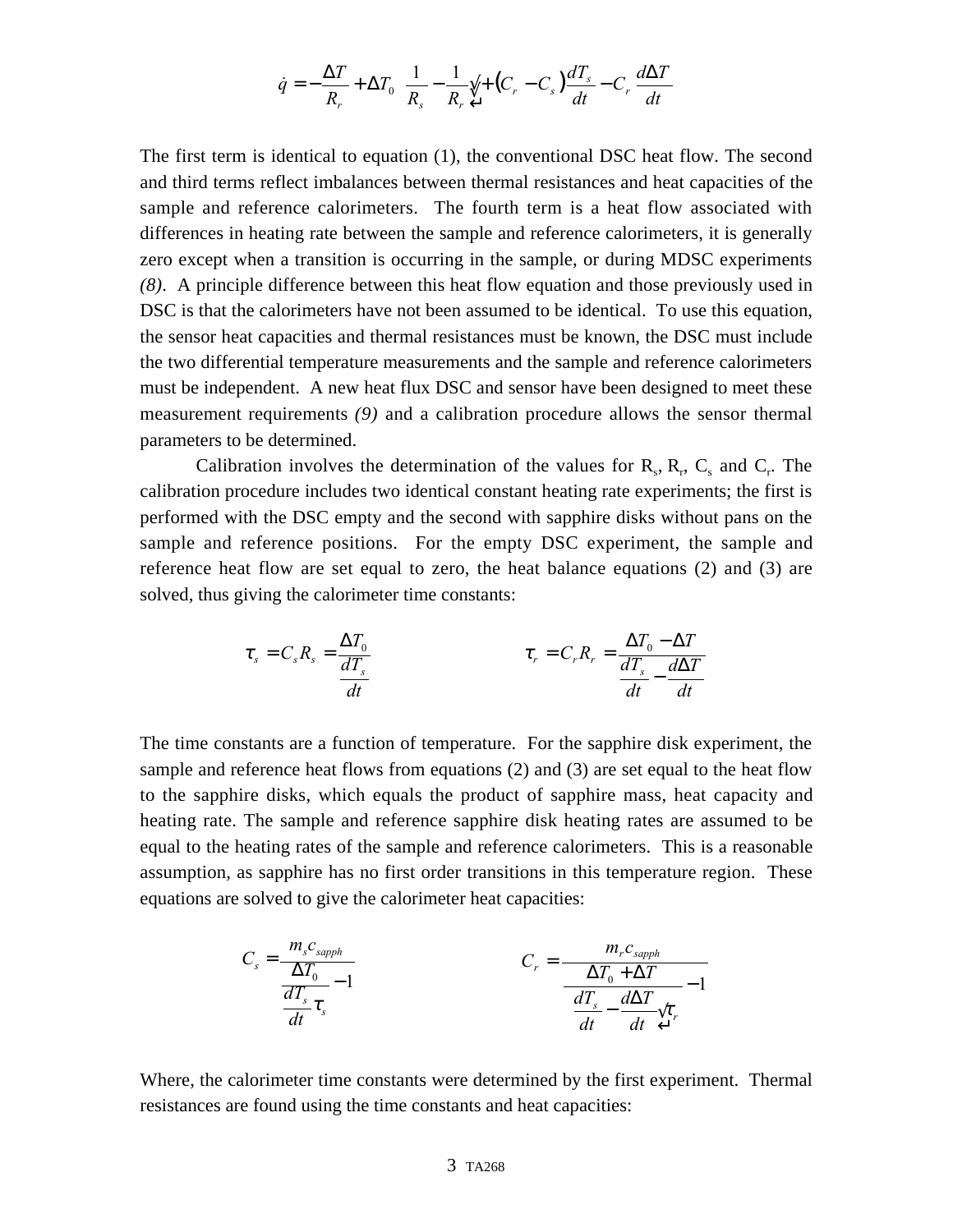$$
R_s = \frac{\tau_s}{C_s} \qquad R_r = \frac{\tau_r}{C_r}
$$

Thus, thermal parameters of the calorimeters as a function of temperature are determined.

The twin calorimeter sensor assembly is shown in Figure 2, it includes provisions for measuring temperatures T<sub>s</sub>, T<sub>0</sub> and differential temperatures  $\Delta T$  and  $\Delta T_0$ . It was designed such that the sample and reference calorimeters are thermally independent, in other words, heat flow in one calorimeter does not affect the temperature of the other. The main body of the sensor is constantan and consists of a thick flat base and a pair of thin wall closed end cylinders integral with the base. The thin wall section creates the thermal resistance and the flat end surfaces hold the sample and reference. A thin chromel disk is welded to the



**Figure 2 -** Tzero DSC Sensor Assembly

underside of each platform and functions as an area thermocouple junction to reduce sensitivity to variations of contact between sensor and pans *(10)*. A chromel wire is welded to each chromel disk. A constantan and a chromel wire are welded to the center of the base structure. The base surface is brazed to the silver DSC enclosure, which makes the base of the sensor assembly isothermal. Differential temperature  $\Delta T$  is measured between the chromel wires attached to the chromel disks and  $\Delta T_0$  is measured between the chromel wires attached to the sample chromel disk and the sensor base.  $T_s$  is measured between the sample chromel wire and the base constantan wire.  $T_0$  is measured between the constantan and chromel wires attached to the sensor base.  $T_0$  is used to control the temperature of the DSC.

#### **EXPERIMENTAL**

Instrument baseline scans were performed using a TA Instruments Q1000 DSC that incorporates the heat flow sensor assembly and heat flow measurement method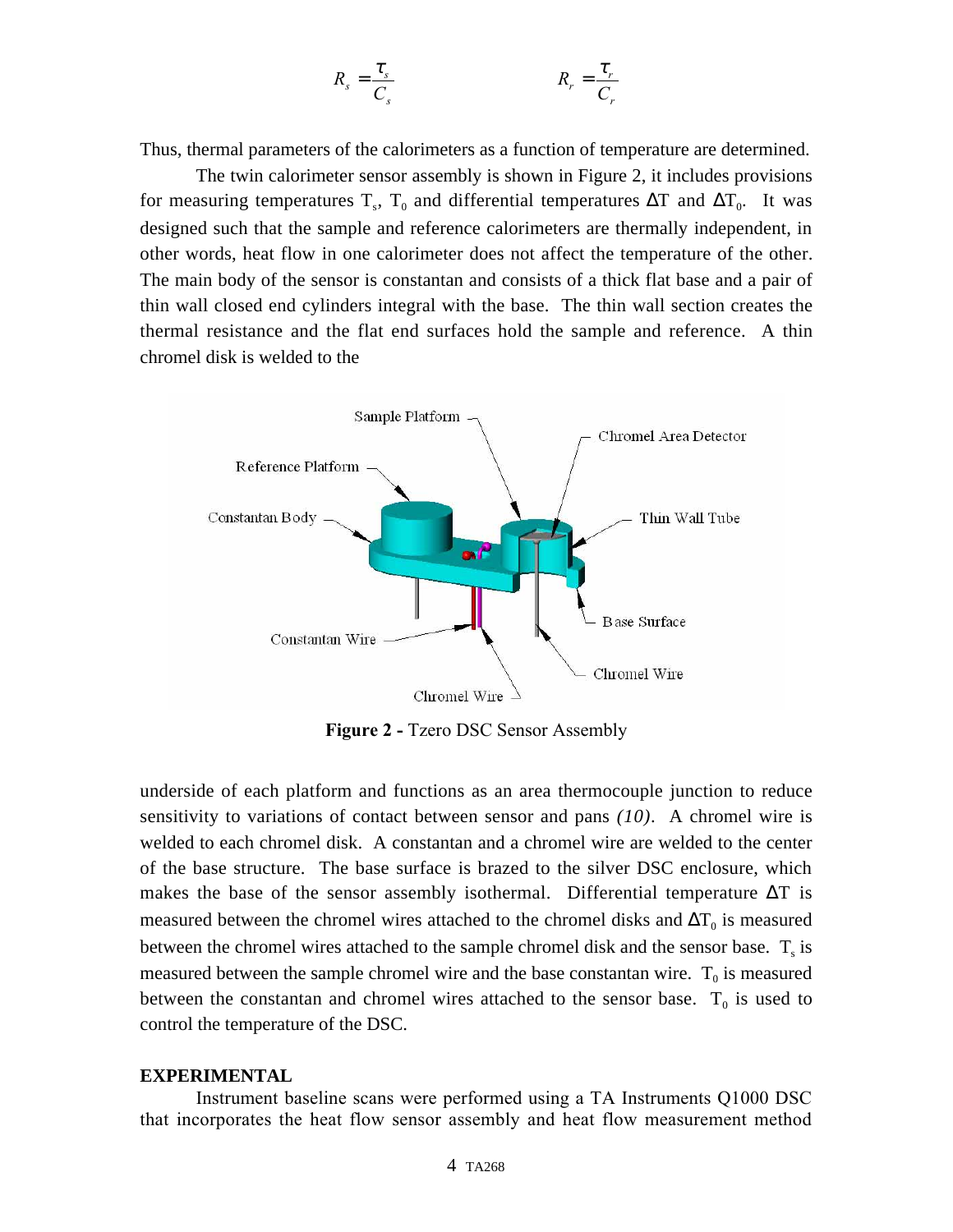described above. Baselines were run at 20°C/min. using the refrigerated cooling system (RCS). Calibration of the sensor parameters was performed using the RCS at a heating rate of 20°C/min. The DSC cell and RCS were purged with nitrogen.

# **RESULTS AND DISCUSSION**

A comparison of the empty DSC baseline of a Q1000 with RCS and a 2920 DSC with RCS is shown in Figure 3, this comparison is particularly apt, because the 2920 is notable for excellent baseline performance. The Q1000 baseline is superior in every way, the start-up offset is much smaller, the baseline is dramatically straighter and slope is greatly reduced. As expected of a twin calorimeter, the empty instrument heat flow signal is very nearly zero everywhere during the experiment. Notice that the heat flow scale is 1.0 mW and that the Q1000 data extends from –80°C to 400°C.



**Figure 3 -** Instrument Baseline Comparison

Figure 4 shows a plot of instrument baselines produced by the Q1000 DSC using the RCS. Eight consecutive scans were made between –90°C and 400°C to demonstrate baseline performance. The total range of heat flow variation is less than 0.040 mW. All baselines are very straight, have very little slope and very small start-up offsets. Between any two consecutive baselines the variation is no greater than 0.020 mW. These results show that excellent baseline performance may be obtained over a very broad range of temperatures with excellent repeatability. Among the benefits of the baseline improvements achieved by the Tzero DSC are the ability to measure very weak transitions *(11)*.